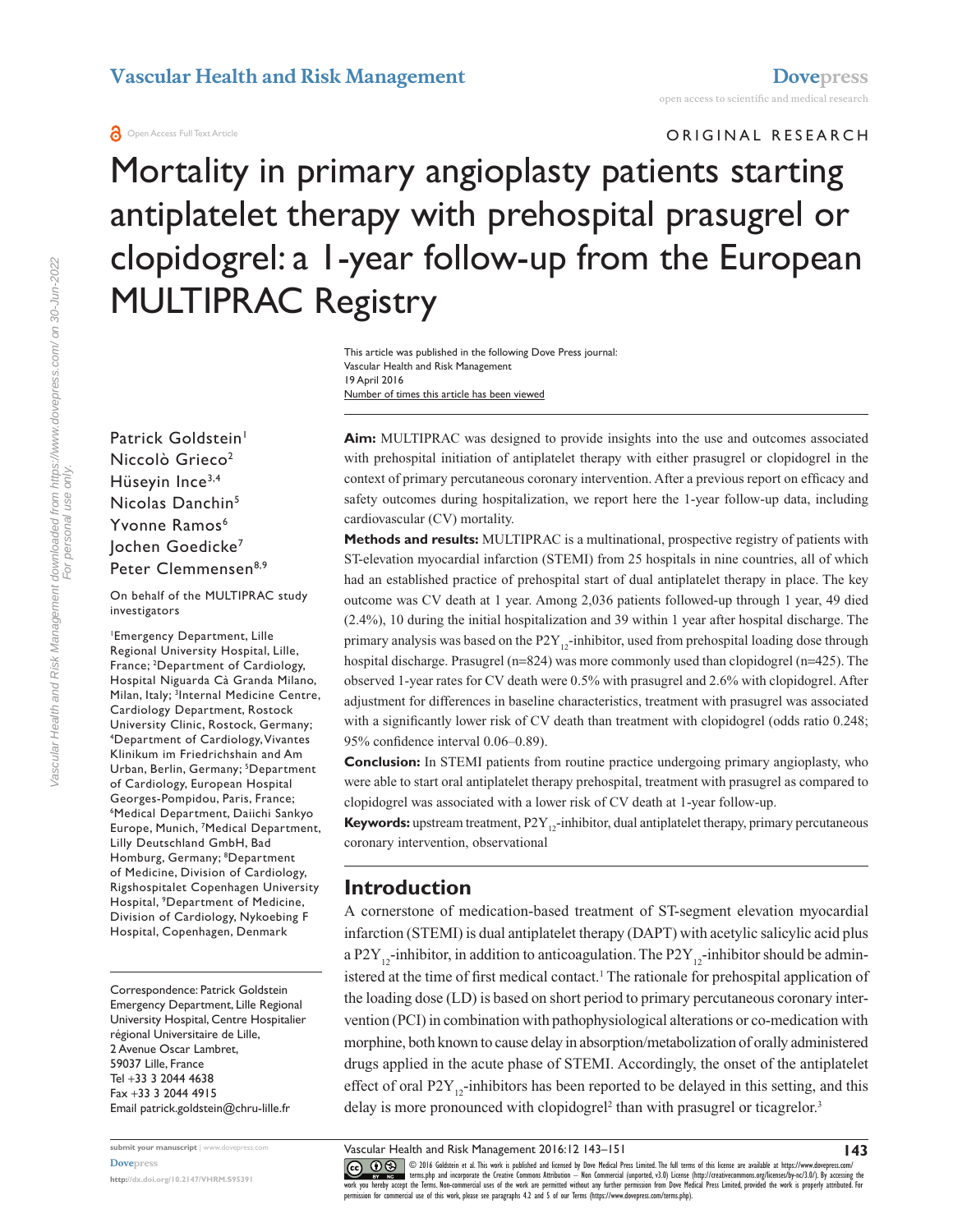When looking at clopidogrel only, there is evidence from registries<sup>4,5</sup> and from a meta-analysis of randomized clinical trials (RCTs) and registries<sup>6</sup> that suggest that in STEMI patients, initiation of DAPT with clopidogrel before PCI treatment (primary PCI), compared with initiation at the time of PCI, is associated with lower mortality.

For the newer, faster acting and more potent  $P2Y_{12}$ -inhibitors prasugrel and ticagrelor, prehospital versus in-hospital initiation in the primary PCI setting has been formally tested in only one RCT with ticagrelor in both arms. The ATLANTIC trial, however, failed to show a benefit from prehospital initiation of ticagrelor when measured either by the two co-primary surrogate endpoints, or by mortality.<sup>7</sup>

It is less clear whether the benefit seen with early initiation of clopidogrel is of clinical relevance under today's clinical conditions, as prasugrel or ticagrelor should be the preferred treatment over clopidogrel, if not contraindicated.<sup>1</sup>

The European MULTIPRAC registry allows for a comparison between different  $P2Y_{12}$ -inhibitors in the setting of administration at first medical contact and with real-world treatment delays. After an earlier report of outcomes for the initial hospitalization,<sup>8</sup> which showed modest and nonsignificant differences in clinical outcomes, here we report the 1-year follow-up data, including cardiovascular (CV) mortality.

#### **Methods**

#### Design

The design of the "MULTInational non-interventional study of patients with ST-segment elevation myocardial infarction treated with PRimary Angioplasty and Concomitant use of upstream antiplatelet therapy with prasugrel or clopidogrel (MULTIPRAC)" registry has been described in detail earlier.<sup>8</sup> In brief, MULTIPRAC was a prospective noninterventional study, performed in compliance with the Declaration of Helsinki and local legislation. The primary ethics committee approval was obtained under the number 2011/141 by the Comité Etico de Investigacion, Clinica de Galicia Edificio Administrativo de San Lazaro, Santiago de Compostela (Spain), and further local ethics committee approvals were obtained. All patients provided written informed consent prior to documentation. The study has been registered in the German Clinical Trials Register (DRKS), an approved Primary Register in the World Health Organization (WHO) network (DRKS00003378).

Between June 2011 and June 2013, 25 PCI centers from nine countries, all of which had an established practice of prehospital treatment with one of the two  $P2Y_{12}$ -inhibitors available at the time the registry started, namely clopidogrel

or prasugrel included consecutive patients arriving alive in the hospital catheterization laboratory. Their treatment was documented from symptom onset through hospital discharge, with a 1-year follow-up for vital status.

The enrollment criteria were age  $\geq$ 18 years, upstream thienopyridine LD (ie, 60 mg prasugrel or 300/600 mg clopidogrel) immediately after STEMI diagnosis and prior to/during ambulance transport to a catheterization laboratory hospital for primary PCI, written informed consent, and no enrollment in a competing clinical study.

At 1-year follow-up, the investigators were asked to report mortality only, an endpoint that can be collected at high rate of completeness, and which is inclusive of the most severe sequelae from re-infarction or bleeding occurring during follow-up. The source of information (eg, patient charts, physician, relatives, patient), death (yes, no, unknown) with date, and primary cause of death as indicated by the investigators (CV death, non-CV death, and presumed CV death, defined as the composite of confirmed CV death and death not further specified) were collected. Follow-up was 99.2% complete.

The primary analysis of 1-year CV mortality from hospital admission through 1 year was based on the  $P2Y_{12}$ -inhibitor used from the prehospital LD until hospital discharge. This defined three groups of patients: a prasugrel group, a clopidogrel group, and a group of patients switched in-hospital from clopidogrel to prasugrel. The remaining 243 "other" patients were excluded from this analysis as they constituted a diverse group with complex switching patterns, even including switching to ticagrelor, at the end of the study period when this drug became available (Figure 1).

A secondary analysis grouped patients by the  $P2Y_{12}$ -inhibitor (prasugrel, clopidogrel, ticagrelor) prescribed at discharge, and deaths were considered between discharge and the 1-year followup. This sample included a smaller group of patients (n=156) switched in-hospital to ticagrelor, mostly from clopidogrel. For these patients switched to ticagrelor and the 35 patients who had no  $P2Y_{12}$ -inhibitor prescribed at discharge, no statistical comparisons with the clopidogrel group were made, due to the small number of patients. Results are provided separately for CV death, all-cause death, and presumed CV death.

Continuous variables are reported as mean ± standard deviation (SD) or medians with interquartile range. The main comparison was between prasugrel and clopidogrel groups, with *t*-test (when normally distributed) or the two-tailed Mann– Whitney *U* test applied. Qualitative (binary or categorical) variables are reported as absolute and percentage numbers, and were compared by means of a logistic regression model.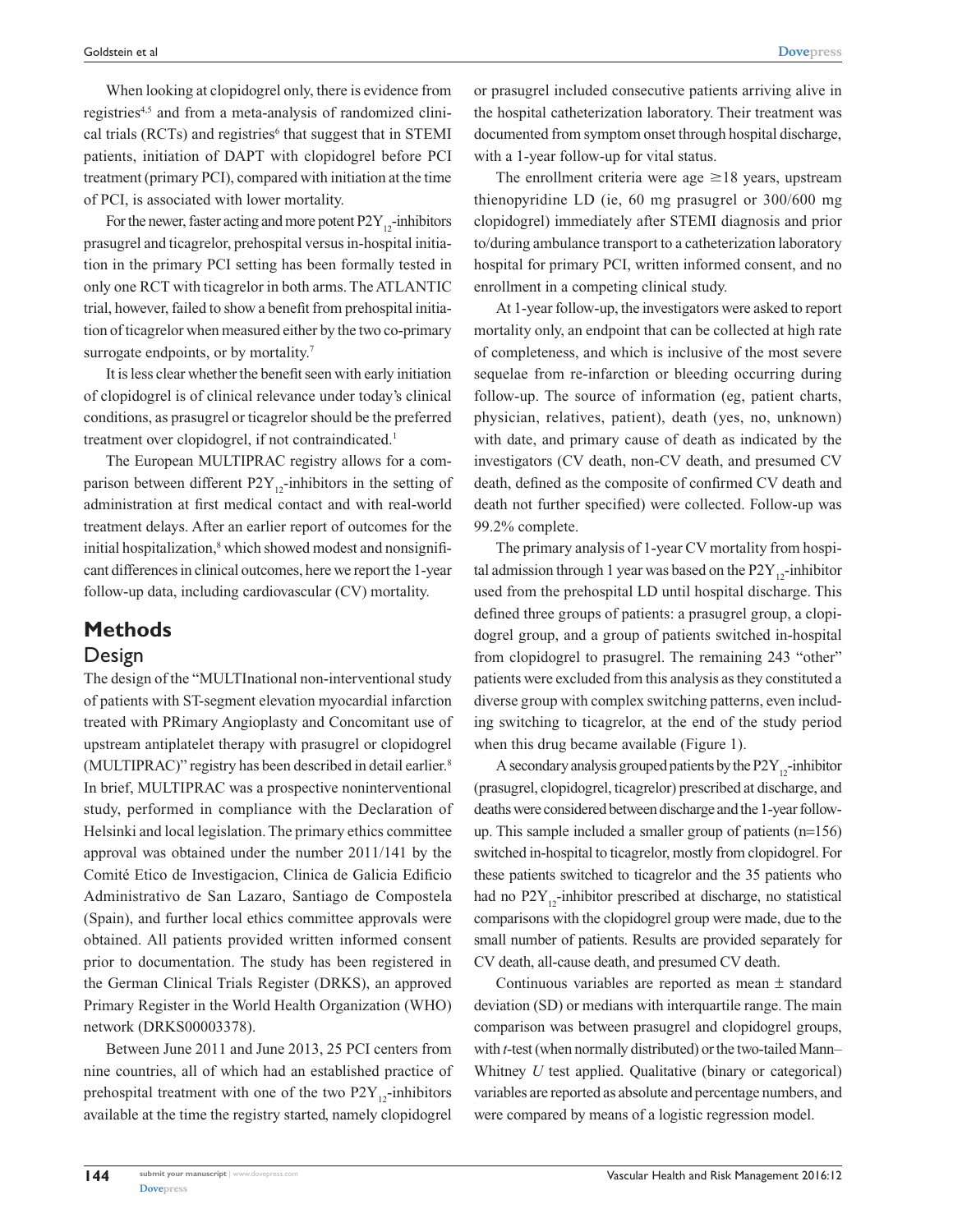

**Figure 1** Patient flow and disposition.

Notes: <sup>a</sup>Different from baseline data reported earlier, as one patient needed to be withdrawn (informed consent form was lost). <sup>b</sup>Thirty-one missed loading dose, ten received loading dose in catheterization laboratory, one vomited after loading dose, one had no initial STEMI diagnosis. Includes ten patients who died in-hospital and 2,026 patients discharged from hospital with available 1-year follow-up information.

**Abbreviations:** C, clopidogrel; P, prasugrel; STEMI, ST-elevation myocardial infarction.

Death rates in the various groups were compared with logistic regression models, as there was some uncertainty with regard to timing of death in a few cases. These models contained treatment as main effects, and were adjusted for differences between the treatment groups. The primary analysis was done on the basis of CV deaths; additional analyses were performed on all-cause and presumed CV deaths.

When adjusting for differences in baseline characteristics, the following covariates were used based on observed differences  $(P<0.10)$  between prasugrel and clopidogrel groups: age (years), sex, center, time from symptom onset to start of PCI (minutes), glycoprotein inhibitor use prehospital and in-hospital, number of diseased vessels (0 or  $1, \ge 2$ ), medical history of non-STEMI or STEMI, PCI, stroke, or transient ischemic attack (TIA), congestive heart failure, peripheral vascular disease, chronic renal impairment, and diabetes mellitus.

Results of all comparisons performed using logistic regression models are reported as odds ratio (OR) and 95% confidence intervals (CIs), with *P*-values.

All statistical analyses were performed with SAS version 9.3 (SAS Institute Inc., Cary, NC, USA).

### **Results**

#### Pre- and in-hospital antiplatelet therapy

Patient flow and disposition are displayed in Figure 1. Of the 2,036 patients eligible for this analysis, 927 (45.5%) received prasugrel prehospital loading and 1,109 (54.5%) received clopidogrel prehospital loading. Prehospital loading with clopidogrel was predominantly administered at the 600 mg dose (84%), and prasugrel loading was almost

exclusively administered at the 60 mg dose (99.5%). A total of 15.7% of patients were on chronic acetylic salicylic acid with a median dose of 100 mg and 2.7% were on chronic clopidogrel. Pre- and in-hospital administration of GPIIb/IIIa inhibitors was overall reported in 34.2% of patients, with a trend toward more frequent use in the prasugrel group versus the clopidogrel group (35.7% vs 30.6%, *P*=0.072).

Reloading with a P2Y<sub>12</sub>-inhibitor in the catheterization laboratory was more frequently done with prasugrel than with clopidogrel (20.2% vs 2.3%). Before discharge, almost 20% of all patients were switched from one to another  $P2Y_{12}$ inhibitor. The most frequent switching was from clopidogrel to prasugrel or to ticagrelor (48.9% and 11.8% of those initially loaded with clopidogrel, respectively). Switching from prasugrel to one of the other  $P2Y_{12}$ -inhibitors was less frequent in prasugrel-loaded patients (8.2% to clopidogrel and 2.8% to ticagrelor, for a total of 11.0%).

The primary analysis was based on the  $P2Y_{12}$ -inhibitor used from prehospital LD until discharge from the hospital (prasugrel, n=824; clopidogrel, n=425; switched in-hospital from clopidogrel to prasugrel, n=544).

### One-year follow-up

The follow-up information was mainly extracted from patient charts (40.6%) or obtained from the patient (38.4%), and less frequently from a patient's relative (11.6%) or the treating physician (8.7%). Median time between PCI and the 1-year follow-up visit was 360 days (interquartile range: 343–375), with no difference between the prasugrel and clopidogrel groups (median, 360 vs 362 days). Of the 2,026 patients discharged from the hospital, a total of 1,344 (66.3%)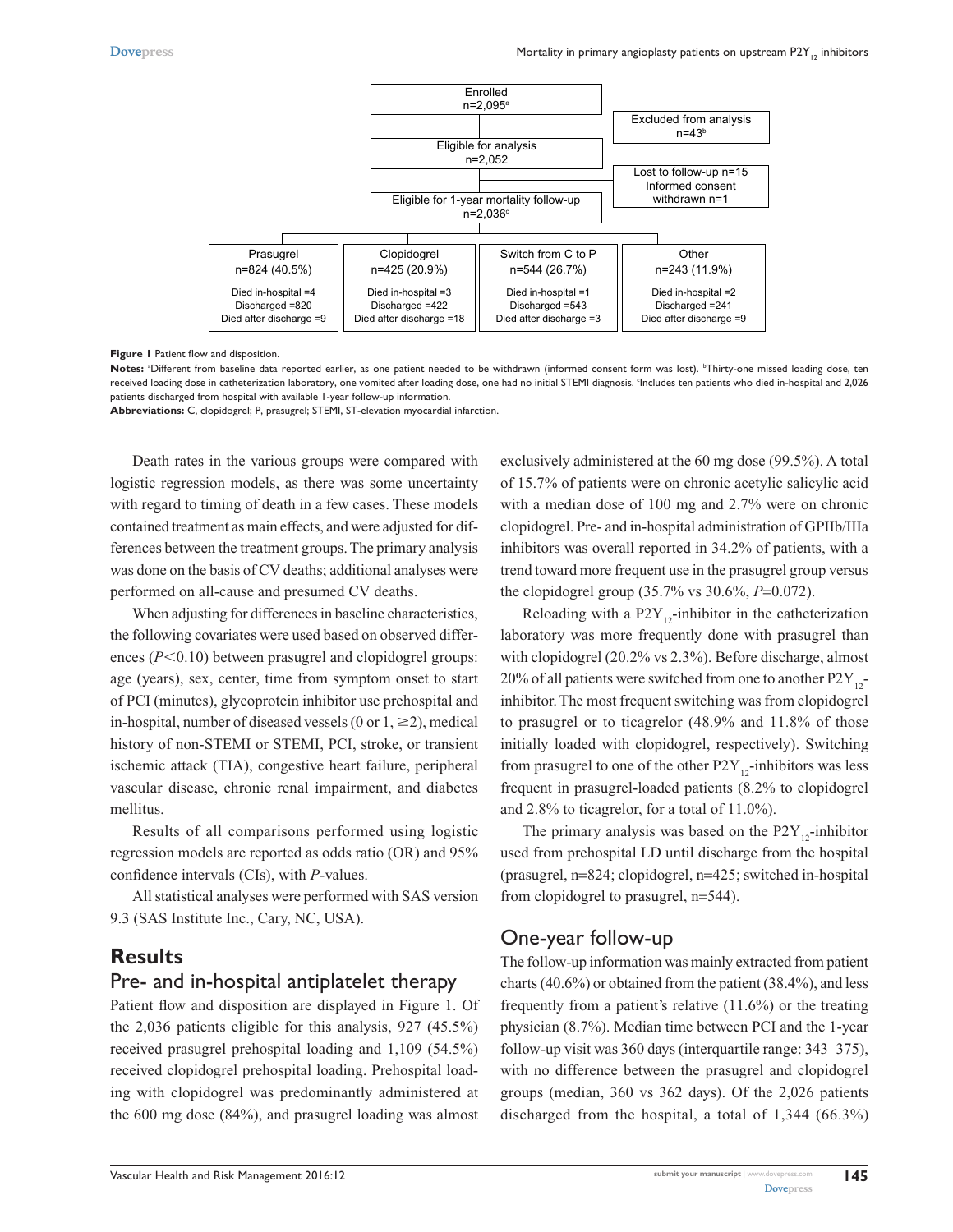**Table 1** Baseline characteristics, by P2Y<sub>12</sub>-inhibitor treatment from loading dose through hospital discharge

| Characteristic                      | All patients,<br>$n=2,036$<br>$(100.0\%)$ | Prasugrel,<br>$n = 824$<br>(40.5%) | Clopidogrel,<br>$n = 425$<br>(20.9%) | <b>Switch from</b><br>clopidogrel to<br>prasugrel,<br>n=544 (26.7%) | P-value,<br>prasugrel vs<br>clopidogrel |                       |            |             |            |             |                        |
|-------------------------------------|-------------------------------------------|------------------------------------|--------------------------------------|---------------------------------------------------------------------|-----------------------------------------|-----------------------|------------|-------------|------------|-------------|------------------------|
|                                     |                                           |                                    |                                      |                                                                     |                                         | Age, years, mean (SD) | 60.8(12.1) | 57.1 (10.1) | 66.9(13.3) | 58.3 (10.2) | $<$ 0.001 <sup>a</sup> |
|                                     |                                           |                                    |                                      |                                                                     |                                         | Sex, female           | 447 (22.0) | 140(17.0)   | 139(32.7)  | 99 (18.2)   | $<$ 0.00 $1^{\circ}$   |
|                                     |                                           |                                    |                                      |                                                                     |                                         | Previous MI           | 228(11.2)  | 78 (9.5)    | 59 (13.9)  | 55 $(10.1)$ | 0.019 <sup>b</sup>     |
| Congestive heart failure            | 48 (2.4)                                  | 12(1.5)                            | 13(3.1)                              | 11(2.0)                                                             | 0.061 <sup>b</sup>                      |                       |            |             |            |             |                        |
| Previous PCI                        | 184(9.0)                                  | 65(7.9)                            | 48 (11.3)                            | 44 $(8.1)$                                                          | 0.048 <sup>b</sup>                      |                       |            |             |            |             |                        |
| Previous CABG                       | 29(1.4)                                   | $(0.1)$ 8                          | 9(2.1)                               | 4(0.7)                                                              | 0.106 <sup>b</sup>                      |                       |            |             |            |             |                        |
| Previous stroke/TIA                 | 82(4.0)                                   | 11(1.3)                            | 33 (7.8)                             | 5(0.9)                                                              | $<$ 0.00 $1^{\circ}$                    |                       |            |             |            |             |                        |
| Peripheral vascular disease         | 80(3.9)                                   | 21(2.5)                            | 26(6.1)                              | 10(1.8)                                                             | 0.002 <sup>b</sup>                      |                       |            |             |            |             |                        |
| Chronic renal impairment            | 32(1.6)                                   | 10(1.2)                            | 16(3.8)                              | 0(0.0)                                                              | 0.005 <sup>b</sup>                      |                       |            |             |            |             |                        |
| Diabetes mellitus                   | 275 (13.5)                                | 94 (11.4)                          | 69 (16.2)                            | 78 (14.3)                                                           | 0.017 <sup>b</sup>                      |                       |            |             |            |             |                        |
| Killip class $\geq$ II <sup>c</sup> | 112(7.3)                                  | 37 (6.8%)                          | 30(9.7)                              | 29(5.9)                                                             | 0.133 <sup>b</sup>                      |                       |            |             |            |             |                        |
| Time from SO to start of PCI,       | 3:15                                      | 3:12                               | 3:30                                 | 3:00                                                                | $<$ 0.00 $1d$                           |                       |            |             |            |             |                        |
| median (hh:mm)                      |                                           |                                    |                                      |                                                                     |                                         |                       |            |             |            |             |                        |
| Time from ISD to start of PCI,      | 1:28                                      | 1:30                               | 1:32                                 | 1:27                                                                | 0.116 <sup>d</sup>                      |                       |            |             |            |             |                        |
| median (hh:mm)                      |                                           |                                    |                                      |                                                                     |                                         |                       |            |             |            |             |                        |
| No of diseased vessels $(\geq 2)$   | 918(45.1)                                 | 351 (42.6)                         | 203 (47.8)                           | 235 (43.2)                                                          | 0.082 <sup>b</sup>                      |                       |            |             |            |             |                        |
| Infarct-related artery: LMCA        | 884 (43.4)                                | 352 (42.7)                         | 177(41.6)                            | 245 (45.0)                                                          | 0.717 <sup>b</sup>                      |                       |            |             |            |             |                        |
| or LAD                              |                                           |                                    |                                      |                                                                     |                                         |                       |            |             |            |             |                        |

Notes: Values are n (%) if not stated otherwise. *P*-values refer to the comparison between the clopidogrel vs prasugrel groups. <sup>a</sup>Student's *t*-test, <sup>b</sup>logistic regression model,<br>Sinformation available from 1.538 patien information available from 1,538 patients, and <sup>d</sup>Wilcoxon signed rank test.

**Abbreviations:** CABG, coronary artery bypass graft; ISD, initial STEMI diagnosis; LAD, left anterior descending coronary artery; LMCA, left main coronary artery; MI, myocardial infarction; PCI, percutaneous coronary intervention; SD, standard deviation; SO, symptom onset; TIA, transient ischemic attack.

were discharged on prasugrel, 491 (24.2%) on clopidogrel, 156 (7.7%) on ticagrelor, and 35 (1.7%) without treatment with a  $P2Y_{12}$ -inhibitor.

### Demographic and clinical characteristics

The baseline characteristics are presented in Table 1. Compared with patients on clopidogrel, those on prasugrel were substantially younger, more likely men, and less often had a history of stroke or TIAs. Further, patients on prasugrel less often had a history of myocardial infarction (MI) or PCI, peripheral vascular disease, congestive heart failure, chronic renal impairment, or diabetes mellitus. However, the number of diseased vessels as well as the distribution of infarct-related artery were similar (left main coronary artery and left anterior descending artery 42.7% vs 41.6%), but time from symptom onset to PCI was 18 minutes shorter in the prasugrel group.

# Mortality at 1-year follow-up

In the primary analysis grouping patients by the  $P2Y_{12}$ inhibitor used from the prehospital LD until hospital discharge, a total of 49 deaths occurred, ten during the hospital stay and an additional 39 during follow-up. Twenty-two deaths were classified as CV death, 16 as non-CV death, and eleven were not further specified. The CV deaths occurred in four patients (0.5%) on prasugrel, in eleven patients (2.6%) on clopidogrel, in three patients (0.6%) switched from clopidogrel to prasugrel (Figure 2), and in four patients (1.6%) treated with other regimens ("other" group).

The adjusted OR for prasugrel patients compared with clopidogrel patients for CV death was 0.248, 95% CI 0.069–0.893; for death from any cause OR 0.605, 95% CI 0.263–1.391; and for presumed CV death, OR 0.416, 95% CI 0.155–1.115.

For the group of patients who switched during the initial hospitalization from clopidogrel to prasugrel, compared with those who stayed on clopidogrel, the adjusted OR for CV death was 0.227 (95% CI 0.050–1.038; Figure 3); for death from any cause OR 0.235 (95% CI 0.065–0.847); and for presumed CV death OR 0.253 (95% CI 0.068–0.939).



**Figure 2** Death rates from hospital admission through 1 year. **Notes:** Analysis is restricted to patients with documented 1-year follow-up (n=2,036). **Abbreviations:** C, clopidogrel; CV, cardiovascular; P, prasugrel.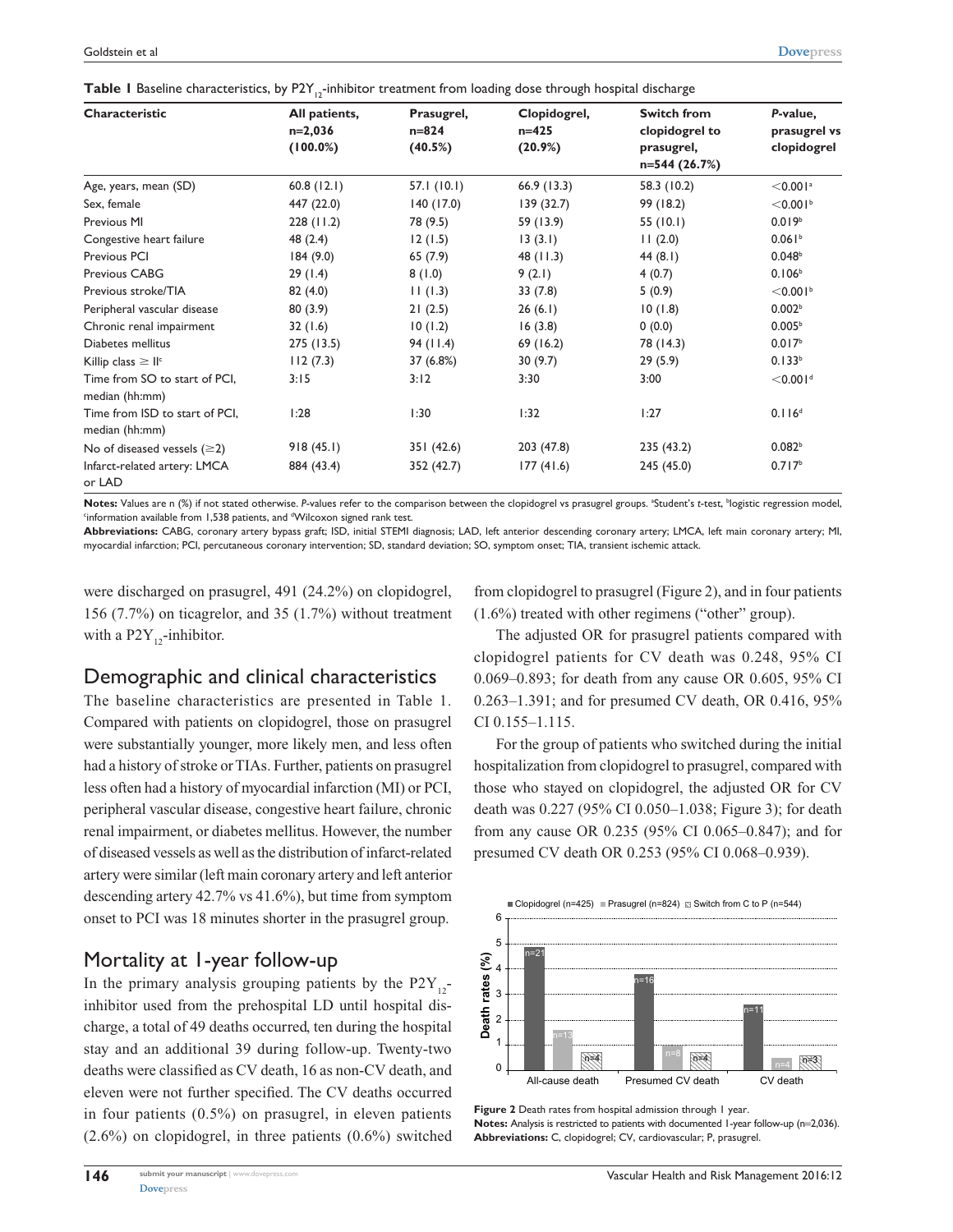

**Favors prasugrel\* Favors clopidogrel**

**Figure 3** CV death from hospital admission through 1 year by P2Y<sub>12</sub>-inhibitor treatment.

**Notes:** \*Switched from clopidogrel. Confidence intervals were adjusted for differences in baseline characteristics. Data are based on linear regression model. **Abbreviation:** CV, cardiovascular.

# Mortality analysis based on discharge medication

This secondary analysis grouped patients by the  $P2Y_{12}$ inhibitor prescribed at discharge, thus capturing only the 39 deaths that occurred between discharge and the 1-year follow-up. The patient disposition is presented in Figure 4, and the baseline characteristics in Table 2.

The CV deaths occurred in 0.2% of patients discharged on prasugrel and in 1.4% of patients discharged on clopidogrel. The adjusted OR for prasugrel patients compared with clopidogrel patients for CV death was 0.121 (95% CI 0.026–0.563; Figure 5); for death from any cause OR 0.412 (95% CI 0.167–1.016); and for presumed CV death OR 0.306 (95% CI 0.104–0.906).

For patients discharged on ticagrelor, the rates of CV death, all-cause death, and presumed CV death were 1.3%, 3.8%, and 1.9%, respectively. Patients who were discharged without a P2Y<sub>12</sub>-inhibitor experienced CV death in 2.9%, all-cause death in 5.7%, and presumed CV death in 2.9%.

### **Discussion**

The MULTIPRAC registry was launched in 2011 when many STEMI networks used prehospital DAPT, including clopidogrel, as an established practice in order to provide antiplatelet therapy as soon as possible, as stated in the guidelines. This was done to prepare STEMI patients for primary PCI and this practice was implemented despite a lack of evidence from formal testing. The introduction of newly



**Figure 4** Patient disposition by P2Y<sub>12</sub>-inhibitor prescribed at hospital discharge.

Notes: <sup>a</sup>Thirty-one missed loading dose, ten received loading dose in catheterization laboratory, one vomited after loading dose, one had no initial STEMI diagnosis. <sup>b</sup>Different from baseline data reported earlier, as one patient needed to be withdrawn (informed consent form was lost). **Abbreviation:** STEMI, ST-elevation myocardial infarction.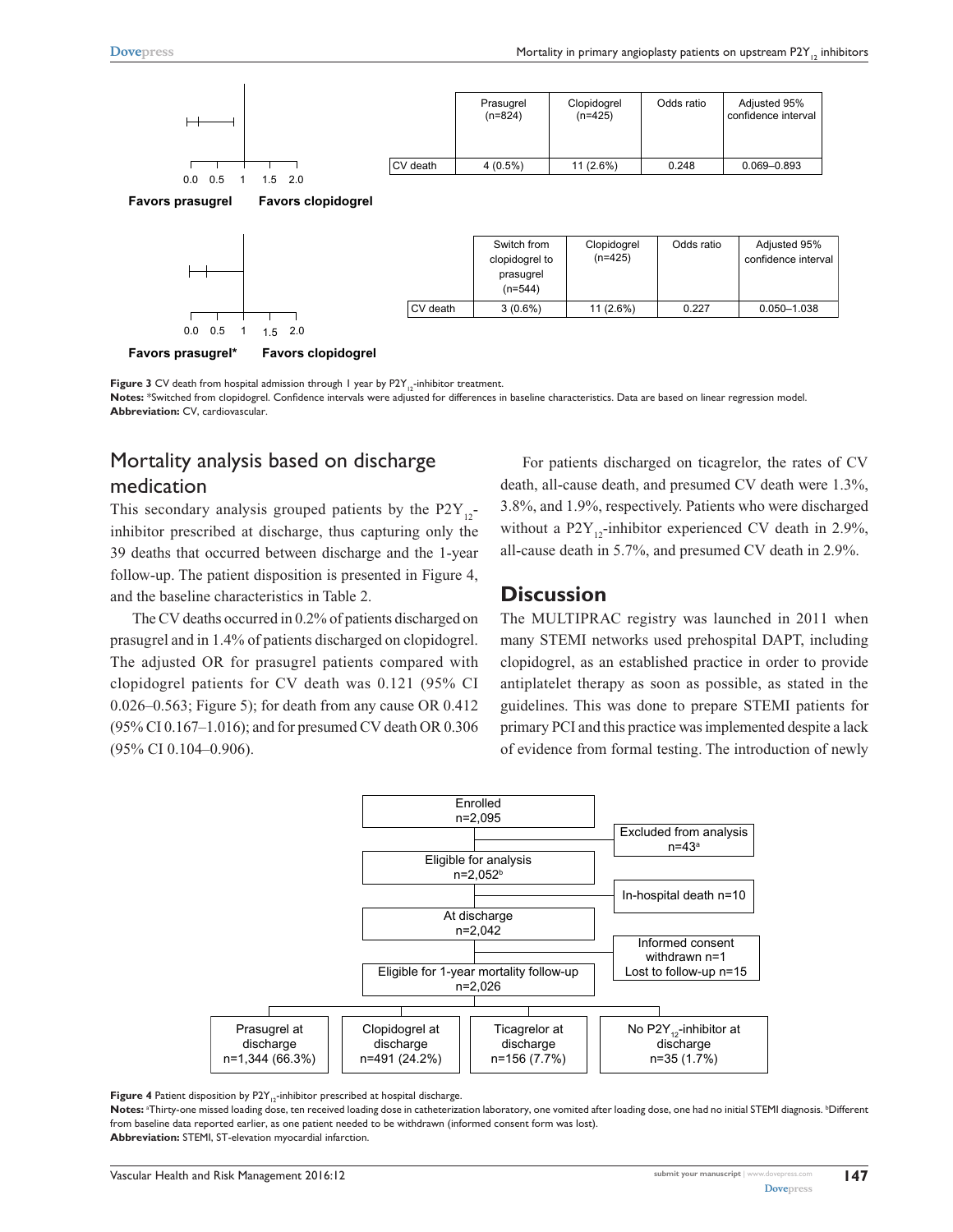**Table 2** Baseline characteristics by P2Y<sub>12</sub>-inhibitor treatment prescribed at hospital discharge

| Characteristic                                   | All patients,<br>$n=2,026$<br>$(100.0\%)$ | Prasugrel,<br>$n=1,344$<br>(66.3%) | Clopidogrel,<br>$n=491$<br>(24.2%) | Ticagrelor,<br>$n=156$<br>(7.7%) | P-value,<br>prasugrel vs<br>clopidogrel |                       |            |            |            |               |                        |
|--------------------------------------------------|-------------------------------------------|------------------------------------|------------------------------------|----------------------------------|-----------------------------------------|-----------------------|------------|------------|------------|---------------|------------------------|
|                                                  |                                           |                                    |                                    |                                  |                                         | Age, years, mean (SD) | 60.8(12.0) | 57.5(10.1) | 66.5(13.1) | $70.2$ (11.6) | $<$ 0.001 <sup>a</sup> |
|                                                  |                                           |                                    |                                    |                                  |                                         | Sex, female           | 442 (21.8) | 235 (17.5) | 158(32.2)  | 43 (27.6)     | $<$ 0.001b             |
| Previous MI                                      | $225$ (11.1)                              | 130(9.7)                           | 70 (14.3)                          | 22(14.1)                         | 0.006 <sup>b</sup>                      |                       |            |            |            |               |                        |
| Congestive heart failure                         | 44 $(2.2)$                                | 22(1.6)                            | 15(3.1)                            | 6(3.8)                           | 0.060 <sup>b</sup>                      |                       |            |            |            |               |                        |
| Previous PCI                                     | 183(9.0)                                  | 106(7.9)                           | 56 $(11.4)$                        | 18(11.5)                         | 0.019 <sup>b</sup>                      |                       |            |            |            |               |                        |
| Previous CABG                                    | 29(1.4)                                   | 12(0.9)                            | 12(2.4)                            | 5(3.2)                           | 0.013 <sup>b</sup>                      |                       |            |            |            |               |                        |
| Previous stroke/TIA                              | 82(4.0)                                   | 14(1.0)                            | 43 (8.8)                           | 21(13.5)                         | $<$ 0.00 $\mathsf{I}^{\mathsf{b}}$      |                       |            |            |            |               |                        |
| Peripheral vascular disease                      | 79 (3.9)                                  | 31(2.3)                            | 32(6.5)                            | 15(9.6)                          | $<$ 0.00 l <sup>b</sup>                 |                       |            |            |            |               |                        |
| Chronic renal impairment                         | 31(1.5)                                   | 10(0.7)                            | 16(3.3)                            | 4(2.6)                           | $<$ 0.001b                              |                       |            |            |            |               |                        |
| Diabetes mellitus                                | 271(13.4)                                 | 169(12.6)                          | 76 (15.5)                          | 21(13.5)                         | 0.106 <sup>b</sup>                      |                       |            |            |            |               |                        |
| Killip class $\geq$ II <sup>c</sup>              | 108(7.1)                                  | 60(5.9)                            | 33(9.6)                            | 11(7.8)                          | 0.022 <sup>b</sup>                      |                       |            |            |            |               |                        |
| Time from SO to start of PCI,                    | 3:15                                      | 3:07                               | 3:30                               | 2:54                             | 0.001 <sup>d</sup>                      |                       |            |            |            |               |                        |
| median (hh:mm)                                   |                                           |                                    |                                    |                                  |                                         |                       |            |            |            |               |                        |
| Time from ISD to start of PCI,<br>median (hh:mm) | 1:28                                      | 1:28                               | 1:32                               | 1:23                             | 0.933d                                  |                       |            |            |            |               |                        |
| No of diseased vessels $(\geq 2)$                | 913(45.1)                                 | 576 (42.9)                         | 248 (50.5)                         | 73 (46.8)                        | 0.004 <sup>b</sup>                      |                       |            |            |            |               |                        |
| IRA (LMCA or LAD)                                | 878 (43.3)                                | 584 (43.5)                         | 204(41.5)                          | 72 (46.2)                        | 0.467 <sup>b</sup>                      |                       |            |            |            |               |                        |

Notes: Values are n (%) if not stated otherwise. P-values refer to the comparison between the clopidogrel vs prasugrel groups. <sup>3</sup>t-test, <sup>b</sup>logistic regression model, <sup>c</sup>information available from 1,528 patients, and <sup>d</sup>Wilcoxon signed rank test.

**Abbreviations:** CABG, coronary artery bypass graft; hh:mm, hours:minutes; IRA, infarct-related artery; ISD, initial STEMI diagnosis; LAD, left anterior descending coronary artery; LMCA, left main coronary artery; MI, myocardial infarction; PCI, percutaneous coronary intervention; SD, standard deviation; SO, symptom onset; TIA, transient ischemic attack.

available prasugrel into such strategy, and the associated clinical outcomes for the initial hospitalization have been reported from MULTIPRAC earlier.<sup>8</sup> We did not find significant differences in the rates of major adverse cardiac and cerebrovascular events when comparing patients treated with clopidogrel or prasugrel (1.6% vs 2.3%), even when adjusting for baseline characteristics. In-hospital CV death rate was below 1%, rendering adjustment for CV death impossible due to the small number of events. In the present prespecified analysis, including the 1-year follow-up, a 2.1% absolute difference in CV mortality emerged, favoring prasugrel over clopidogrel. We focused on long-term mortality because it is a hard endpoint, independent from trial-specific definitions, and is an integral measure of both potential areas of impact



**Figure 5** CV death from hospital discharge to 1-year follow-up by P2Y<sub>12</sub>-inhibitor prescribed at hospital discharge. **Notes:** Confidence intervals were adjusted for differences in baseline characteristics. Data are based on linear regression model. **Abbreviation:** CV, cardiovascular.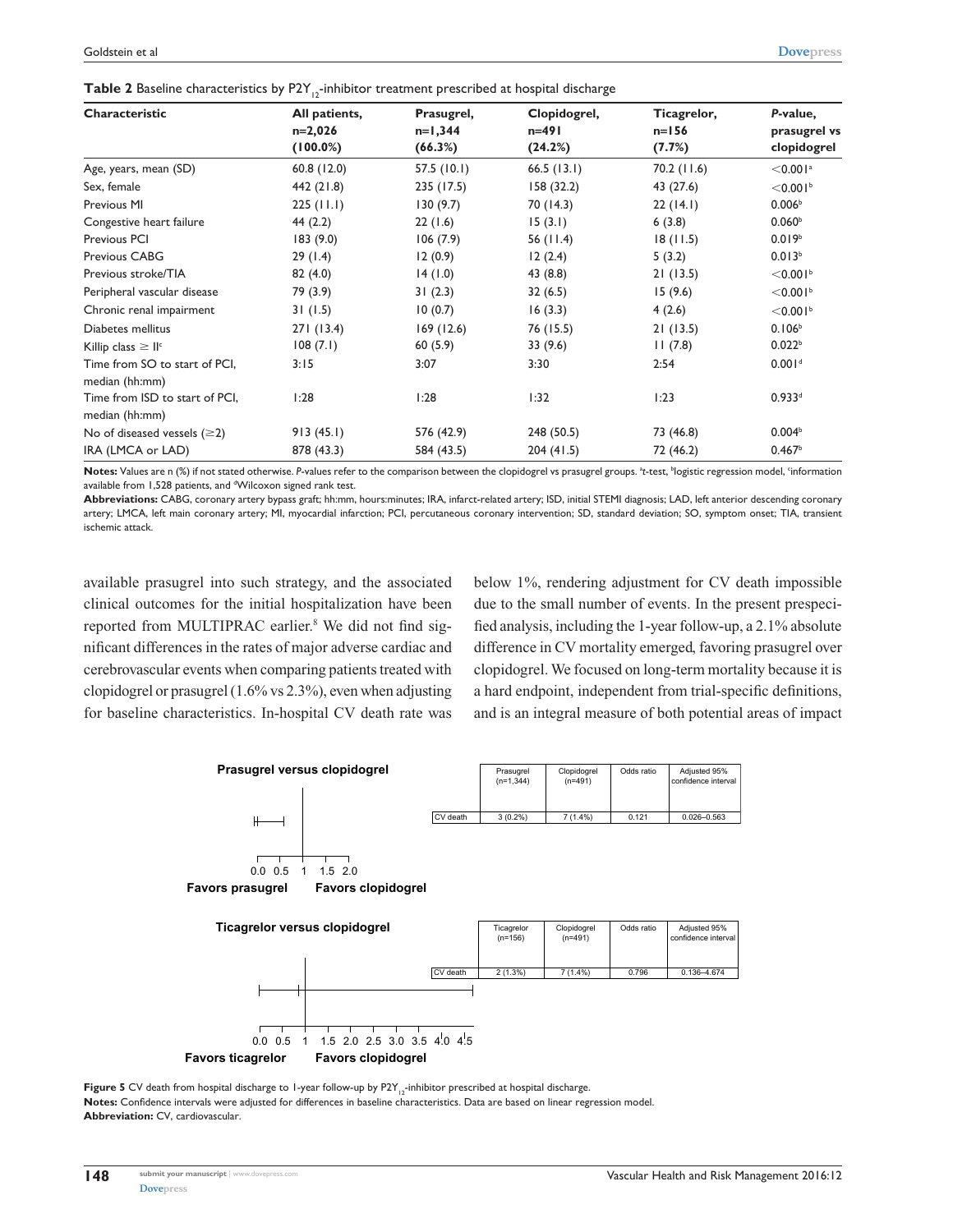from antiplatelet medications: reduction in ischemic events and increase in bleeding events (and respective sequelae). Furthermore, when available, looking at CV mortality is preferable, as it excludes other reasons for death that would reduce power when comparing antiplatelet medications.

A similar mortality pattern to that observed in MULTI-PRAC – with no significant predischarge difference in mortality but a significant long-term benefit – was previously reported from a single center experience in the UK,<sup>9</sup> comparing prasugrel and clopidogrel started in-hospital. The 1-year all-cause mortality rate was 4.5% in the clopidogrel group (n=822) but significantly lower, 2.8%, in the prasugrel group (n=866).

Such a pattern is compatible with the concept that longterm mortality in patients post-STEMI may be a consequence of the initial MI or be attributable to recurrent platelet-mediated ischemic events (new MI, stent thrombosis). One other important contributor to mortality, which is also influenced by antiplatelet medication, is bleeding.10 The event rates for re-MI  $(0.1\%$  and  $(0.2\%)$  or major bleeding requiring transfusions (0.5% and 1.2%) for the in-hospital phase of MULTIPRAC are low with prasugrel or clopidogrel, respectively.<sup>8</sup> These differences, though small, would favor a later mortality benefit with prasugrel. To what extent the observed slightly shorter delay from symptom onset to PCI in the prasugrel and switching groups has impacted the observed mortality rates is unclear. Time periods from diagnosis to PCI were similar in all three groups. Additional postdischarge suppression of an accumulation of re-MIs with prasugrel as compared to clopidogrel has been reported previously from the TRITON-TIMI 38 study,<sup>11,12</sup> while the increased bleeding rate was mitigated when applying label restrictions for use.<sup>13</sup>

Today's in-hospital mortality rate associated with STEMI treated with primary PCI is quite low. Because of this low rate, large samples are required to demonstrate differences between treatments. Therefore, it is interesting that the larger Acute Myocardial Infarction in Switzerland (AMIS Plus) Registry propensity score matched-pairs analysis, including 4,602 patients from Switzerland, found significantly lower in-hospital mortality with prasugrel (1.8%) vs clopidogrel  $(3.1\%)$ .<sup>14</sup> That study, which included 70% STEMI patients, did not report adjusted 1-year mortality data.

Similar results have been reported from another, albeit smaller, Swiss registry<sup>15</sup> reporting both in-hospital and long-term CV mortality for an acute coronary syndrome (ACS) population treated with prasugrel (n=756; 88% STEMI) or clopidogrel (n=1,392; 42% STEMI). They found a trend toward a lower inhospital (0.5% vs 1.9%) and 1-year (2.6% vs 4.2%) mortality rate associated with prasugrel compared with clopidogrel.

In an unadjusted analysis from the large Swedish SCAAR registry, the 1,265 STEMI patients treated with prasugrel had a lower 30-day all-cause mortality rate compared with the 5,880 patients treated with clopidogrel (2.5% vs 5.0%).16 The age difference (with higher age being related to increased mortality) between prasugrel and clopidogrel patients was only 2 years and therefore not the likely cause of the substantial difference in outcomes.

The corresponding RCTs comparing the new  $P2Y_{12}$ inhibitors prasugrel or ticagrelor versus clopidogrel are TRITON-TIMI 38 and PLATO. For the respective full ACS study-populations and the composite primary endpoints at study end, both studies reported the newer  $P2Y_{12}$ -inhibitors to be superior to clopidogrel.<sup>11,17</sup> Data from the primary PCI sub-group (n=2,340) in TRITON-TIMI 38 comparing prasugrel with clopidogrel, where the two  $P2Y_{12}$ -inhibitors were started in-hospital, showed a significant absolute 1.3% reduction in 30-day CV death rate with prasugrel compared with clopidogrel (1.2% vs 2.5%, *P*=0.03).<sup>18</sup> At 15-month follow-up, this difference stayed within the same order of magnitude, though it was no longer significant (*P*=0.09). A previous report from the PLATO study showed that, for a large mixed STEMI population (n=7.544) including 2,105 patients not treated with primary PCI, there was no difference in early mortality between ticagrelor and clopidogrel. However, there was a trend toward lower CV mortality at 1 year (difference 1%, *P*=0.07) for ticagrelor versus clopidogrel.19 Recently, the outcomes for the primary PCI cohort from PLATO ( $n=4,949$ ) were disclosed.<sup>20</sup> In this first reported sub-group from the PLATO study, in which patients were treated with PCI only, similar 1-year CV mortality was reported for ticagrelor and clopidogrel (3.7% vs 4.0%, *P*=0.67).

Extending the view beyond STEMI, pretreatment with newer and faster acting oral  $P2Y_{12}$ -inhibitors in ACS patients destined for invasive evaluation has recently been challenged in two larger RCTs (ATLANTIC<sup>7</sup> and ACCOAST21). Both failed to show an improvement with pretreatment in terms of standard ischemic endpoints. It could be interpreted that pretreatment is of little importance when 1) the time difference between pretreatment and treatment at the time of PCI is short; 2) there is fast access to PCI; and 3) patients are treated with a potent  $P2Y_{12}$ -inhibitor, that is, prasugrel or ticagrelor. In the case of the ATLANTIC study, the results, including no observed difference in bleeding, may be explained by the extremely short duration of pretreatment  $(<1$  hour) in the STEMI population studied. In contrast, when the  $P2Y_{12}$ -inhibitor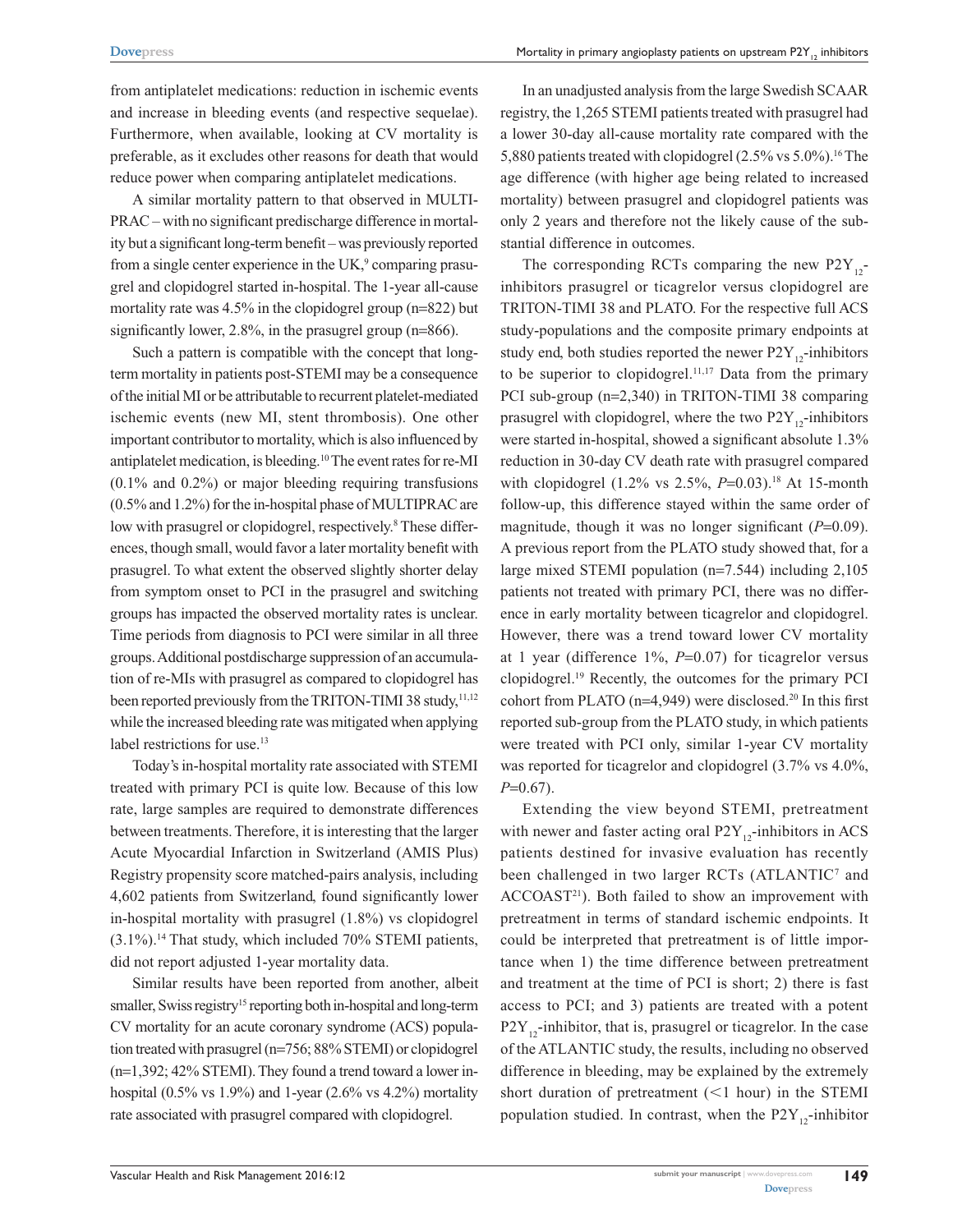was applied sufficiently early to establish substantial platelet inhibition at the time of vascular access and PCI, such as in the non-STEMI population studied in ACCOAST, additional bleeding events were observed with pretreatment. However, whereas, clopidogrel was included in the MULTIPRAC registry, it was not included as a comparator in the ATLANTIC and ACCOAST studies. In our real world STEMI population, during the hospital-phase rates of major bleeding were low in all treatment groups.<sup>8</sup> This deserves particular emphasis, as all our patients started the respective  $P2Y_{12}$ -inhibitor prior to reaching the catheterization laboratory, and frequent early switching from clopidogrel to prasugrel with or without a LD was observed.

### **Limitations**

Due to the difference in the labels of prasugrel and clopidogrel, the groups differed significantly in baseline characteristics. When performing multivariate adjustment for differences in baseline characteristics, potential confounders may not all have been accounted for. The  $P2Y_{12}$ -inhibitors taken after hospital discharge were not monitored, and therefore true long-term exposure to these agents cannot be quantified. However, experience shows that the antiplatelet medication prescribed at discharge is rarely changed in the outpatient setting; it is more often stopped than switched, for example, when bleeding occurs. According to an intentionto-treat approach, for our analyses we assumed that patients continued to take the  $P2Y_{12}$ -inhibitor at discharge for the duration of follow-up. Mortality analyses were based on relatively small numbers of deaths. The fact that only patients who could take oral medications prehospital were eligible for enrollment in MULTIPRAC excluded the most severely ill patients, which resulted in a study population at quite low risk of death as compared to fully unselected primary angioplasty populations.

No information on bleeding events following discharge from the initial hospitalization is available.

### **Summary and conclusion**

In MULTIPRAC, patients from routine practice undergoing primary angioplasty, who were able to start oral antiplatelet therapy prehospital, treatment with prasugrel as compared to clopidogrel was associated with a lower risk of CV death at 1-year follow-up. This is in line with the results from other registries and the randomized controlled study TRITON-TIMI 38. It supports the preferential recommendation of prasugrel over clopidogrel according to the latest European Society for Cardiology guidelines.

## **Acknowledgments**

We thank all participating patients and staff, including the doctors and nurses who made this study possible. Further, we are thankful to Josef Schmitt for statistical analyses. Editorial assistance in the preparation of the manuscript was provided by 3P Consulting, Seefeld, Germany, and paid for by Daiichi Sankyo Europe GmbH.

### **Disclosure**

MULTIPRAC was sponsored by Daiichi-Sankyo Europe GmbH and Eli Lilly and Company. The MULTIPRAC steering committee members, Patrick Goldstein, France (chair), Peter Clemmensen, Denmark (co-chair); Nicolas Danchin, France; Hüseyin Ince, Germany; and Niccolo Grieco, Italy, received study honoraria, travel expenses, or consulting fees from Daiichi-Sankyo and Eli Lilly.

Peter Clemmensen received consulting, speaker fees, and research grants from Abbott, AstraZeneca, Aventis, Bayer, Boehringer Ingelheim, Bristol Myers Squibb, Daiichi Sankyo, Eli-Lilly, Evolva, Fibrex, Janssen, Merck, Myogen, Medtronic, Mitsubishi Pharma, The Medicines Company, Nycomed, Organon, Pfizer, Pharmacia, Regado, Sanofi, Searle, and Servier.

Nicolas Danchin has received research grants from Amgen, Astra-Zeneca, Bayer, Daiichi-Sankyo, Eli-Lilly, GSK, Merck, Novartis, Pfizer, Sanofi-Aventis, Servier, and The Medicines Company and fees for lectures or consulting for Amgen, Astra-Zeneca, Bayer, Bristol-Myers Squibb, Boehringer-Ingelheim, Daiichi-Sankyo, Eli-Lilly, GlaxoSmithKline, MSD-Schering, Novartis, Novo-Nordisk, Pfizer, Roche, Sanofi-Aventis, Servier, and The Medicines Company.

Yvonne Ramos is an employee of Daiichi-Sankyo Europe GmbH.

Jochen Goedicke is an employee of Lilly Deutschland GmbH. The authors report no other conflicts of interest in this work.

#### **References**

- 1. Windecker S, Kolh P, Alfonso F et al. 2014 ESC/EACTS Guidelines on myocardial revascularization: The Task Force on Myocardial Revascularization of the European Society of Cardiology (ESC) and the European Association for Cardio-Thoracic Surgery (EACTS). Developed with the special contribution of the European Association of Percutaneous Cardiovascular Interventions (EAPCI). *Eur Heart J*. 2014;35(37):2541–2619.
- 2. Heestermans AA, van Werkum JW, Taubert D, et al. Impaired bioavailability of clopidogrel in patients with a ST-segment elevation myocardial infarction. *Thromb Res*. 2008;122(6):776–781.
- 3. Alexopoulos D, Xanthopoulou I, Gkizas V, et al. Randomized assessment of ticagrelor versus prasugrel antiplatelet effects in patients with ST-segment-elevation myocardial infarction. *Circ Cardiovasc Interv*. 2012;5(6):797–804.